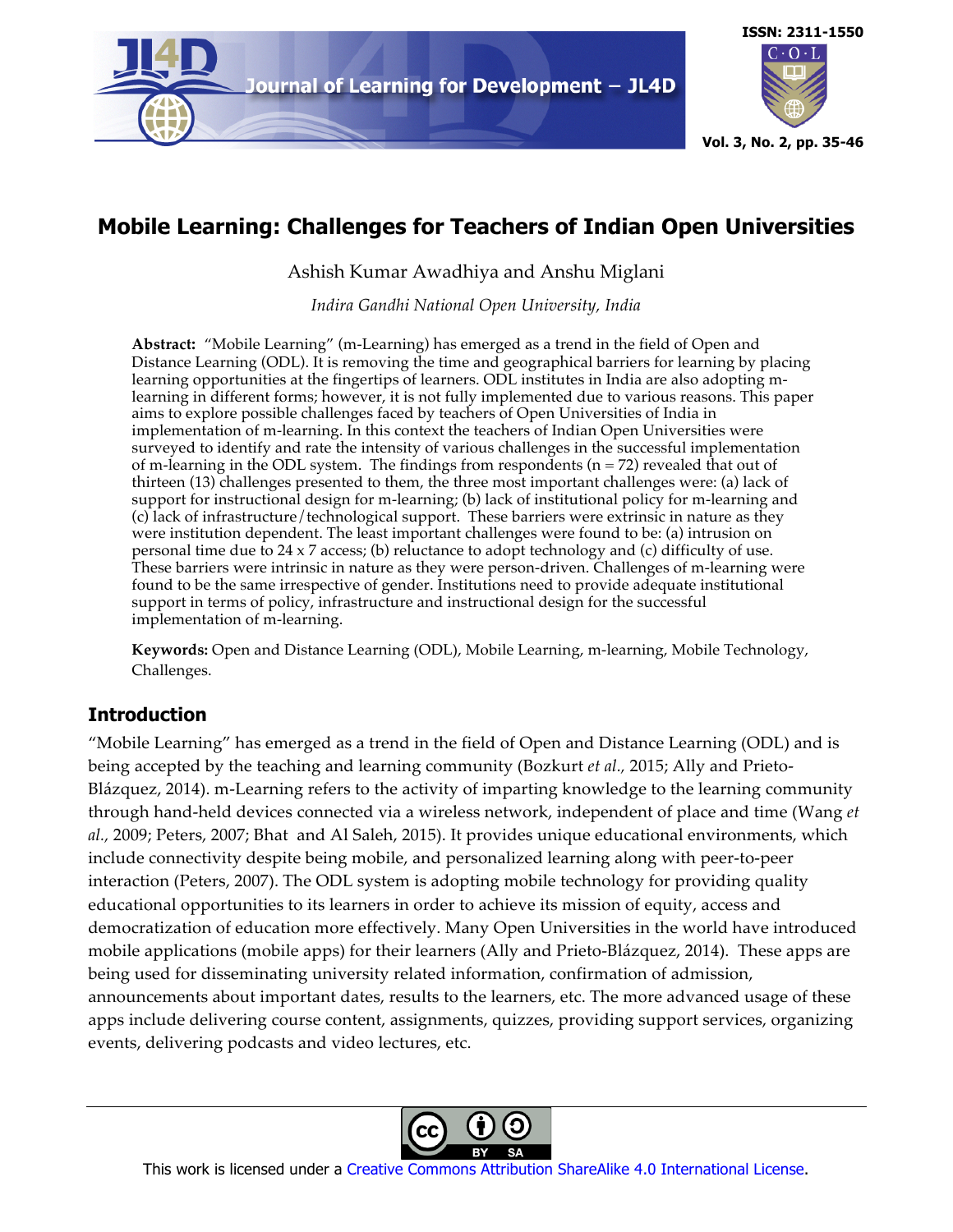India is a geographically vast, culturally diverse and has a high percentage (69%) of rural population (Census, 2011). In such a scenario, an ODL system can play a vital role using mobile technology to reach those who are difficult to reach. India has 960 million mobile phone subscribers with a 77.5% rate of penetration (TRAI, 2015); out of which 200 million are smart phone users (MoEA, 2015). Therefore, m-learning is a more relevant and promising tool in the ODL system of India (Awadhiya *et al.,* 2014).

Currently there are fourteen (14) Open Universities in India that are single mode distance education universities. These were established with a view to cater to people who cannot be aligned with the conventional education system. These universities are funded either by central/state governments. During 2013-14 the total number of learners in these universities was around 2.1 million (Srivastava and Rao, 2015). These universities are applying mobile technology in their various activities in order to increase their reach to learners and provide them uninterrupted support at their own place. However, implementation of m-learning is still in progress and not fully materialized (Ally and Prieto-Blázquez, 2014; Sharples, 2013) due to various reasons and barriers faced by the organization, teachers and the learners.

Successful implementation of m-learning is possible through properly coordinated efforts of the institution, teachers and the learners. Through this paper our aim is to explore the possible challenges faced by teachers of Indian Open Universities. The study also seeks to explore if there is any significant difference in the opinion between males and females on the challenges of m-learning.

### **Review of Literature**

Mobile technology has penetrated the education world more pervasively in the past two decades. Technological advancements have revolutionized the educational sector, especially ODL, where the learner and tutor are separated and the teaching-learning takes place through various types of information and communication tools. Today, the ODL system is embracing mobile technology (Fozdar and Kumar, 2007) which is a versatile tool to Connect, Communicate, Collaborate and Learn (C3L). Motiwalla (2007) and Wang *et al.* (2009), suggest that m-learning is an extension of e-learning and if implemented strategically, it may complement and add value to the existing e-learning models and theories.

Research shows that m-learning helps to enhance learners' retention and assists them in completing their course, addressing individual learning needs with flexibility and reaching to unreached (Fozdar and Kumar, 2007; Hashemi *et al.,* 2011; Cobcroft *et al.,* 2006). Moreover, it can also be used to offer independent and collaborative learning experiences to learners and making learning informal (Gikas and Grant, 2013). In ODL, m-learning can be used to access course content, notes and assignments; perform various activities like quizzes; participate in discussions forums; communicate with learners and teachers, provide support services to learners, etc. (Hashemi *et al.,* 2011; Cheon *et al.,* 2012).

Mobile phones are one of the less expensive, most accessible and popular media among students of all ages (Fozdar and Kumar, 2007). Due to its affordability, m-learning may contribute to combat the 'Digital-Divide' (Hashemi *et al.,* 2011, Brown *et al.,* 2011). In India the cost of a laptop or a computer falls between twenty to fifty thousand rupees, whereas a smart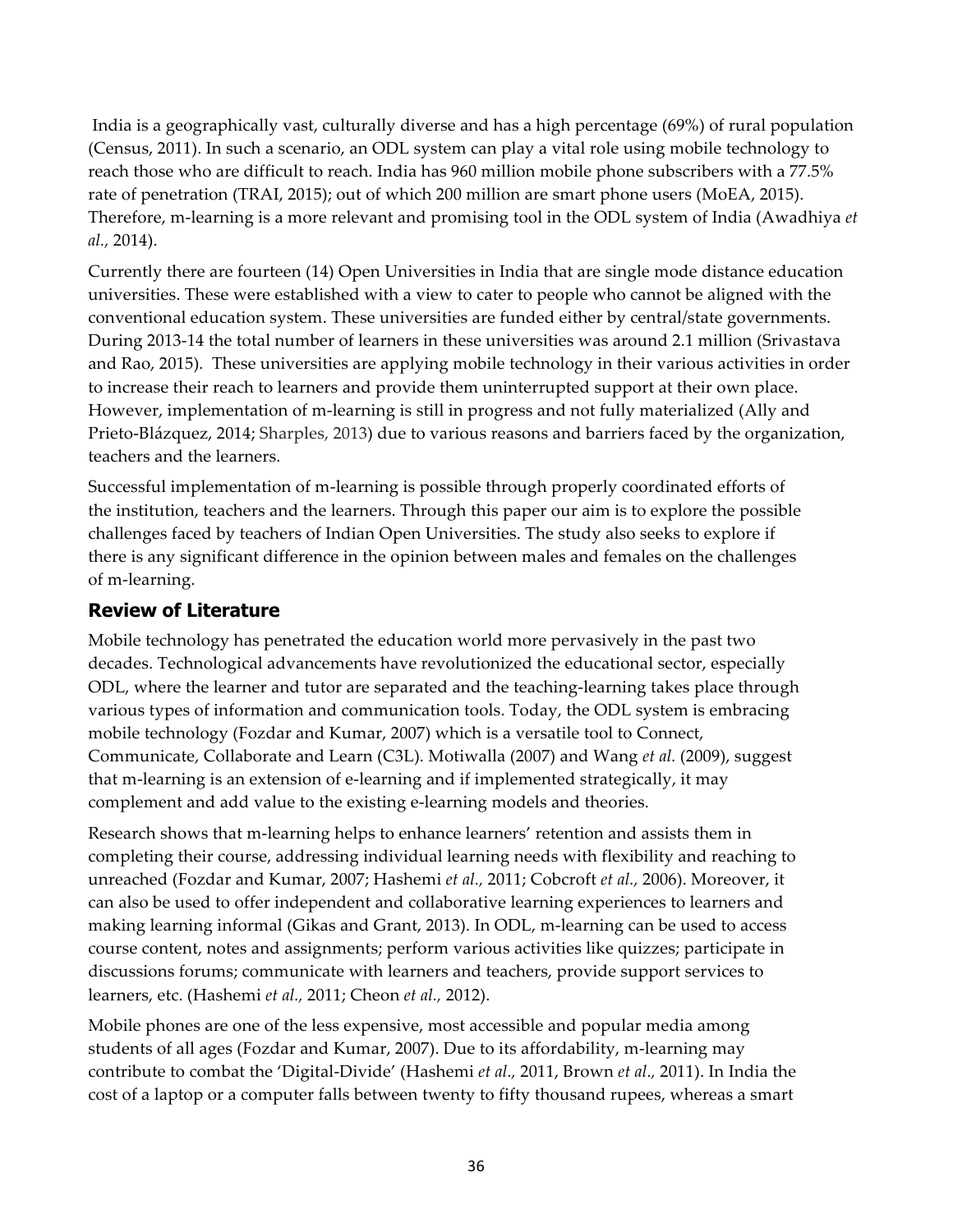phone with the basic capabilities required for m-learning, costs less than eight thousand rupees. However, due to rapid advancements in technology, mobile phones become obsolete very quickly (Hashemi *et al.,* 2011).

Learners today are 'Digital Natives' who comprehend and analyze information fundamentally differently from 'Digital Immigrants'. They are socially more interactive and engaged in teambased activities. They prefer informal learning communications such as e-mail, text messages, instant messages, etc. (Looi *et al.,* 2010; Cobcroft *et al.,* 2006). m-Learning has the potential to address these learning needs of the new generation of learners. Despite the proven potential and readiness of the learners to adopt m-learning (Hussin *et al.,* 2012; Abas *et al.,* 2009), it is not yet exploited to its fullest due to various reasons. One of the most critical driving forces is teachers; who have the capability to effectively facilitate and promote learning through technology (Blackwell *et al.,* 2014; Wang *et al.,* 2009). Even though m-learning is learner driven, the role of the teacher is to facilitate the learner in their learning environment. In fact, teachers who were reluctant to integrate technology in their courses were termed as 'anti-technology instructors', and were found to be more frustrating and unresponsive to the learners' needs (Gikas and Grant, 2013). It is the need of the hour for the teachers to be trained so that mlearning can be implemented successfully (Ally and Tsinakos, 2014; Kukulska-Hulme et al., 2009). Unfortunately very few teachers are able to adopt m-learning for teaching learning purposes, indicating the presence of barriers for them (Blackwell *et al.,* 2014).

Therefore, it is of paramount importance to understand and evaluate the challenges faced by the teachers. Our review suggests that the challenges faced by the teachers to implement mlearning vary from personal to institutional, intrinsic to extrinsic and psychological to attitudinal (Panda and Mishra 2007; Blackwell *et al.,* 2014; Ertmer *et al.,* 2012; Ottenbreit-Leftwich *et al.,* 2010).

Although m-learning has many advantages and is being adopted by higher education institutes, it has its own set of challenges (Looi *et al.,* 2010; Gikas and Grant, 2013). One of the most important challenges which ODL institutions face is inadequate research prior to adoption of the mobile technologies (Fozdar and Kumar, 2007). However, not much literature is available on the barriers faced by the teachers using m-learning, especially in an Indian ODL context. Mitigating/ minimizing these barriers will unearth the huge potential of m-learning in developing countries, which needs to be further explored.

# **Method and Sample**

This paper aims to explore possible challenges in the implementation of m-learning in Open Universities of India. In this context the teachers of Indian Open Universities were surveyed to identify and rate the intensity of various challenges in the successful implementation of mlearning in the ODL system. A survey method was adopted in order to collect the data required for the study. Based on the existing literature (Ally and Prieto-Blázquez, 2014; Sharples, 2013; Panda and Mishra 2007; Blackwell et al., 2014; Ertmer et al., 2012; Ottenbreit-Leftwich et al., 2010), and suggestions from the experts during development of the questionnaire, the possible challenges were identified. The questionnaire was then reviewed for content validity by experts in the field of education, distance education, e-learning, mlearning and psychology. It was further tested for its reliability through the test-retest method.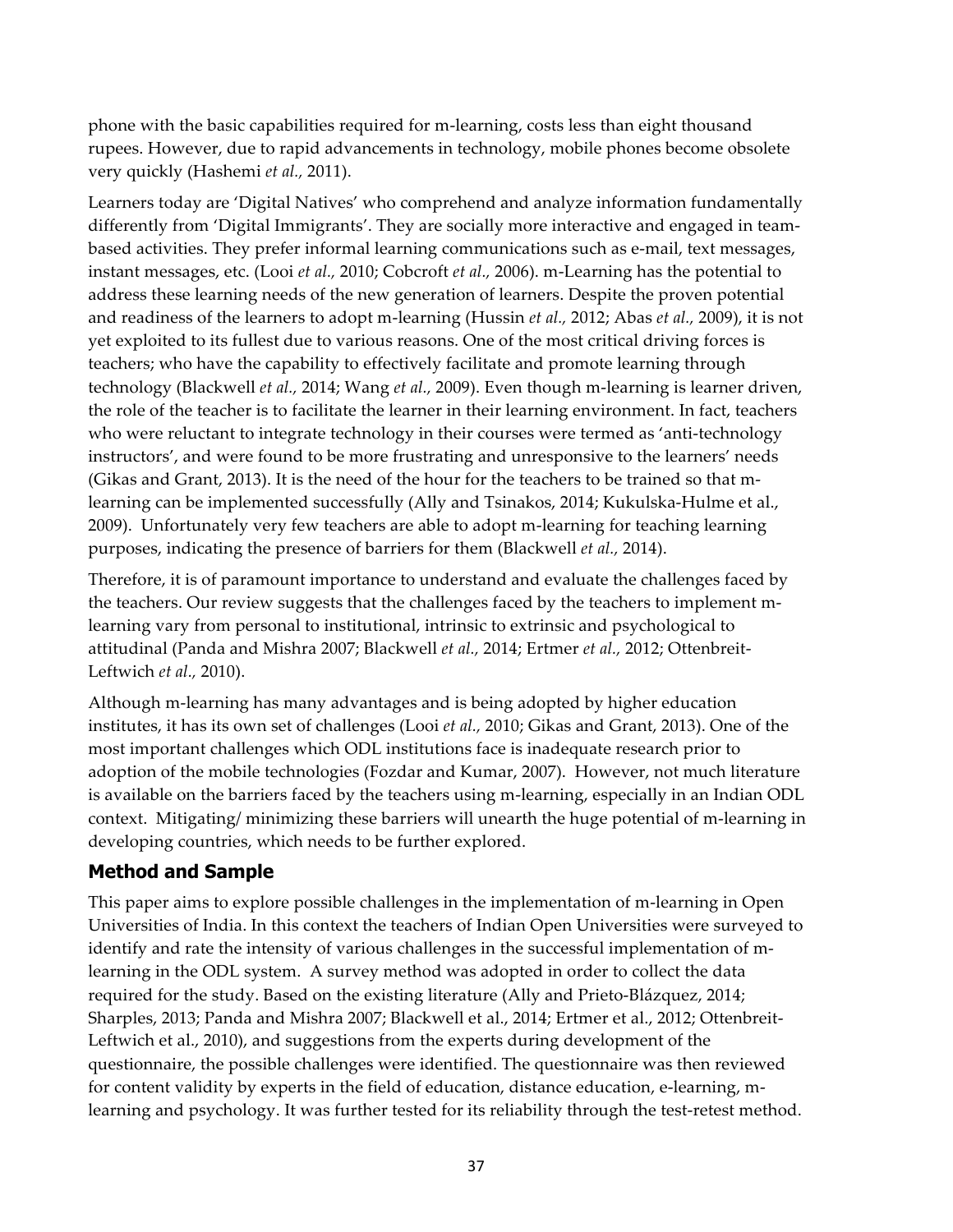The final questionnaire consisted of twenty one (21) items to study the respondents' demographic profile, and to identify and rate the intensity of various challenges in the successful implementation of m-learning in the ODL system. A five-point Likert scale from 'Strongly Disagree' (1) to 'Strongly Agree' (5) was developed to measure challenges of mlearning.

An online survey was conducted to collect necessary data. The survey link was sent to 350 teachers from Open Universities in India (Table 1) through e-mail. Out of 350 surveys administered, a total of 85 responses (response rate of 24%) were received, out of which 72 were used for analysis.

| #   | <b>University</b>                                      | Web address                            |
|-----|--------------------------------------------------------|----------------------------------------|
| 1.  | Dr. B.R.Ambedkar Open University (BRAOU)               | www.braou.ac.in/                       |
| 2.  | Dr. Babasaheb Ambedkar Open University (BAOU)          | www.baou.edu.in/                       |
| 3.  | Indira Gandhi National Open University (IGNOU)         | www.ignou.ac.in/                       |
| 4.  | Karnataka State Open University (KSOU)                 | http://karnatakastateopenuniversity.in |
| 5.  | Krishana Kanta Handiqui State Open University (KKHSOU) | www.kkhsou.in/                         |
| 6.  | M.P. Bhoj (Open) University (MPBOU)                    | www.bhojvirtualuniversity.com/         |
| 7.  | Nalanda Open University (NOU)                          | www.nou.ac.in/                         |
| 8.  | Netaji Subhas Open University (NSOU)                   | www.wbnsou.ac.in/                      |
| 9.  | Pt. Sunderlal Sharma (Open) University (PSSOU)         | http://pssou.ac.in/                    |
| 10. | Tamil Nadu Open University (TNOU)                      | www.tnou.ac.in/                        |
| 11. | U. P. Rajarshi Tandon Open University (UPRTOU)         | www.uprtou.ac.in/                      |
| 12. | Uttarakhand Open University (UOU)                      | www.uou.ac.in/                         |
| 13. | Vardhman Mahaveer Open University (VMOU)               | www.vmou.ac.in/                        |
| 14. | Yashwantrao Chavan Maharashtra Open University (YCMOU) | www.ycmou.ac.in/                       |

#### **Table 1: List of the Indian Open Universities (in alphabetical order)**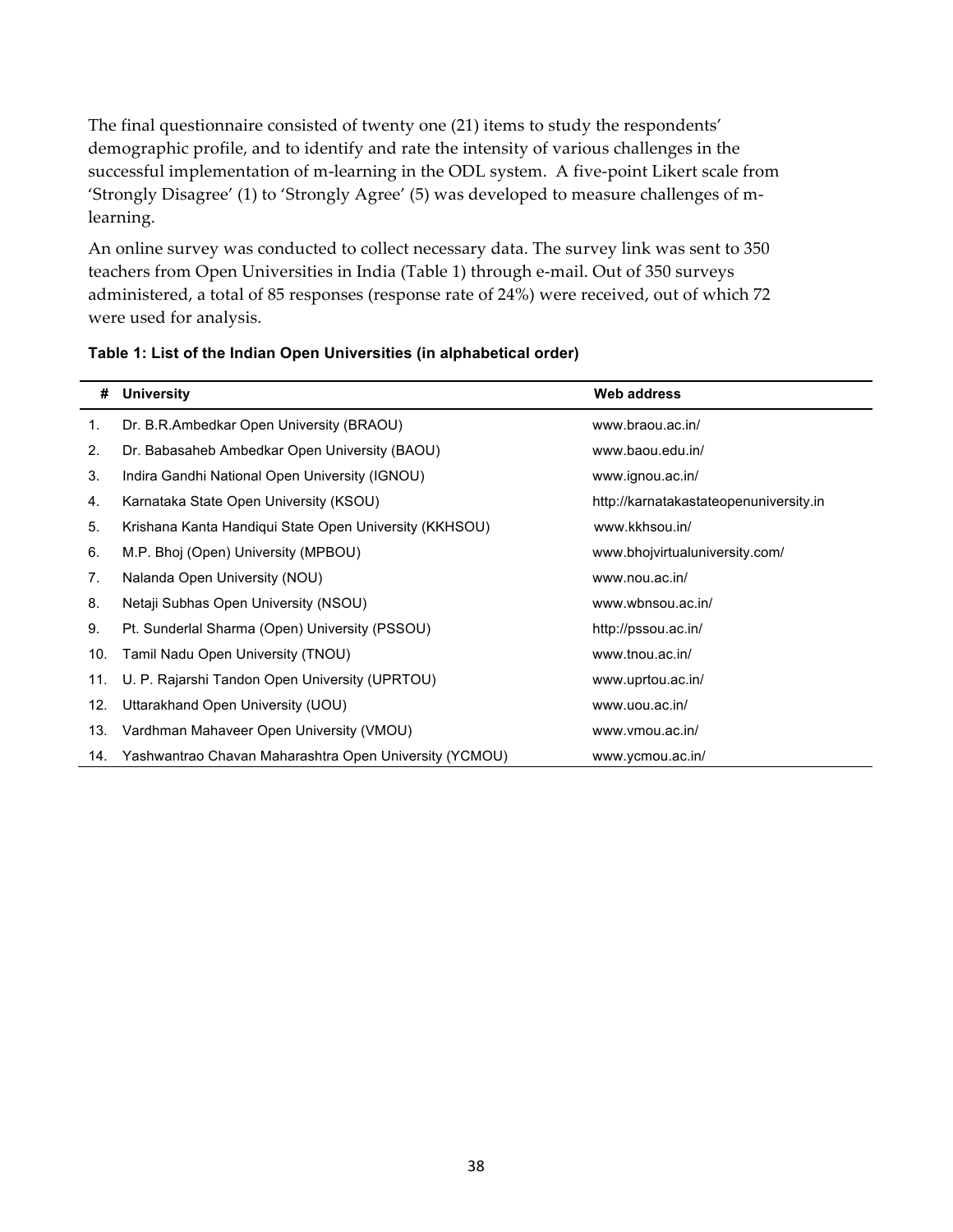The data was analyzed based on the mean values of each barrier derived statistically. Z-test was applied in order to identify, if there was any significant difference in the mean values for males and females.

### **Results and Discussion**

### **Demographic Profile of Respondents**

Table 2 indicates the gender profile of the respondents. Out of 72 respondents, 47% were male, while 53% were female.

| Gender       | <b>Number of Responses</b> | Percentage |
|--------------|----------------------------|------------|
| Male         | 34                         | 47%        |
| Female       | 38                         | 53%        |
| <b>Total</b> | 72                         | 100%       |

### **Table 2: Gender Profile**

The age profile of the respondents is presented in Table 3. The greatest number of respondents (43%) was found in the age group 31-40 years. The smallest number of respondents (8%) was from the age group under 30 years, while no respondents belonged to the age group 61 years and above. The average age of the respondents was found to be 41 years.

### **Table 3. Age Profile**

| Age (in years) | <b>Number of Responses</b> | Percentage |  |  |
|----------------|----------------------------|------------|--|--|
| < 30           | 6                          | 8%         |  |  |
| $31 - 40$      | 31                         | 43%        |  |  |
| $41 - 50$      | 22                         | 31%        |  |  |
| $51 - 60$      | 13                         | 18%        |  |  |
| 61 & above     | 0                          | 0%         |  |  |
| <b>Total</b>   | 72                         | 100%       |  |  |

Table 4 indicates the Subject domain of the respondents. Most of the respondents were in Science (22%), followed by Education (21%), Distance Education (19%), Social Sciences (18%) and Commerce and Management (10%). Few responses were received from respondents in Humanities (7%), Computers and Information Science (7%), Agriculture (6%), Health Science (6%), Engineering and Technology (4%) and Gender/ Interdisciplinary/ Trans-disciplinary Studies (3%).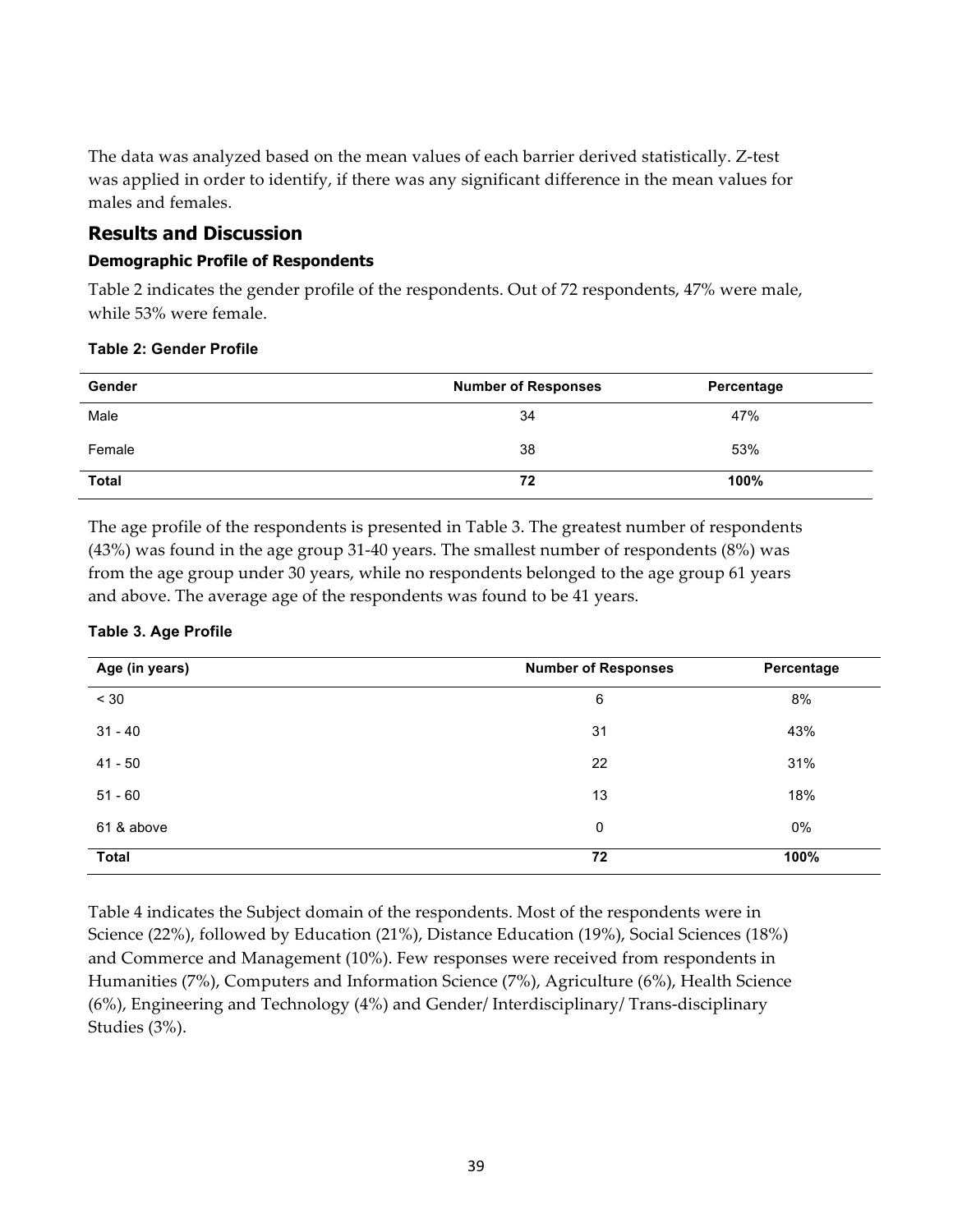#### **Table 4. Subject Domain**

| <b>Subject Domain</b>                                 | <b>Number of Responses</b> | Percentage* |
|-------------------------------------------------------|----------------------------|-------------|
| Science                                               | 16                         | 22%         |
| Humanities                                            | 5                          | 7%          |
| Commerce and Management                               | $\overline{7}$             | 10%         |
| Social Sciences                                       | 13                         | 18%         |
| Education                                             | 15                         | 21%         |
| <b>Distance Education</b>                             | 14                         | 19%         |
| Engineering & Technology                              | 3                          | 4%          |
| Computers & Information science                       | 5                          | 7%          |
| <b>Health Science</b>                                 | 4                          | 6%          |
| Agriculture                                           | 4                          | 6%          |
| Gender/ Interdisciplinary/ Trans-disciplinary Studies | $\overline{c}$             | 3%          |
| Any Other (Please specify)                            | 10                         | 14%         |

*\*People may select more than one option, so percentages may add up to more than 100%.*

Table 5 presents the professional experience of the respondents in years. The greatest number of respondents (29%) had 5-10 years of professional experience. The smallest number of respondents (3%) had professional experience of 30 years or more. The average experience of the respondents was found to be 15 years.

### **Table 5. Professional Experience**

| <b>Experience (in years)</b> | <b>Number of Responses</b> | Percentage |  |  |
|------------------------------|----------------------------|------------|--|--|
| $< 5$                        | 9                          | 13%        |  |  |
| $5 - 10$                     | 21                         | 29%        |  |  |
| $11 - 15$                    | 13                         | 18%        |  |  |
| $16 - 20$                    | 11                         | 15%        |  |  |
| $21 - 25$                    | 5                          | 7%         |  |  |
| $26 - 30$                    | 11                         | 15%        |  |  |
| $> 30$                       | $\overline{2}$             | 3%         |  |  |
| <b>Total</b>                 | 72                         | 100%       |  |  |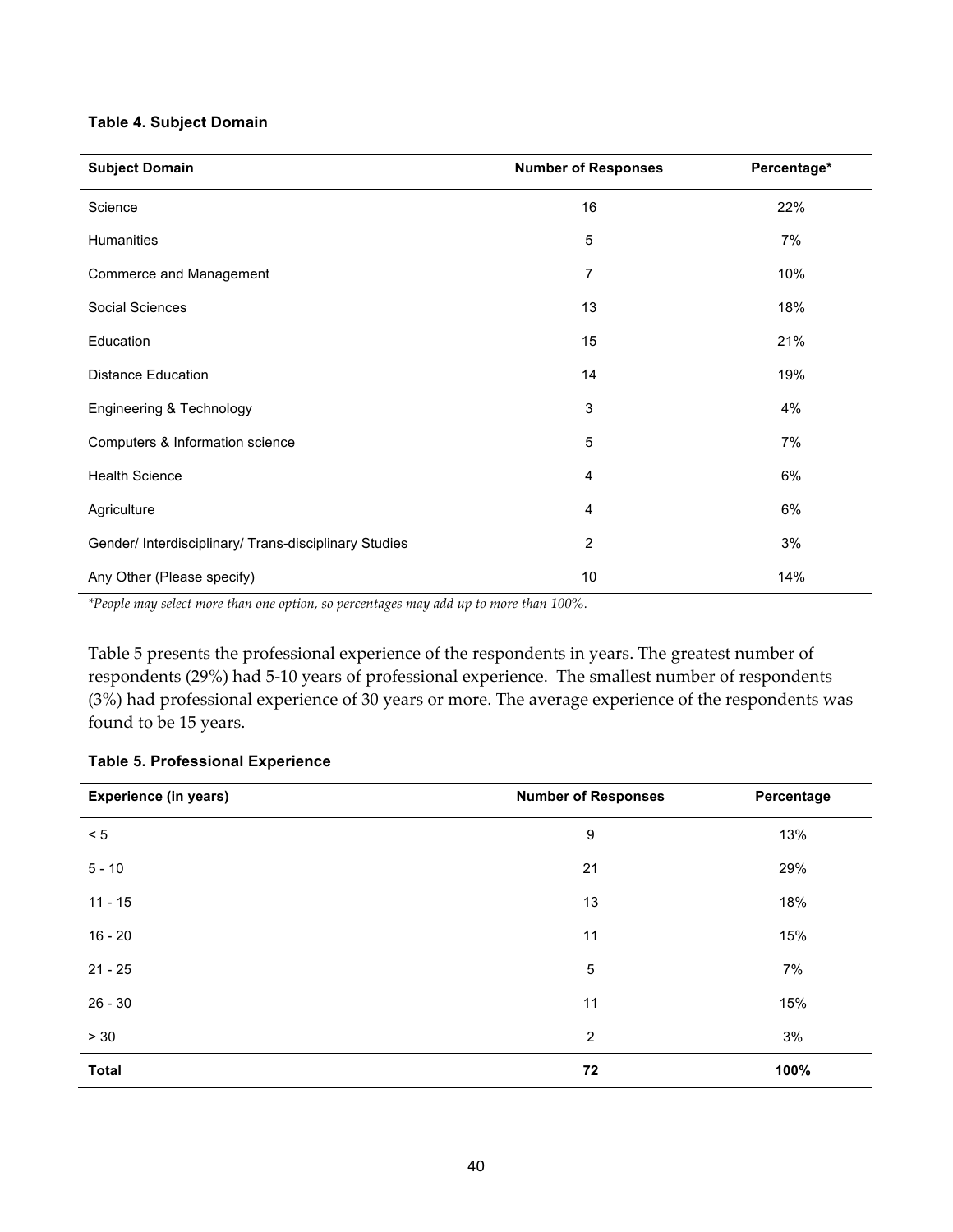# **Challenges of Mobile Learning**

The challenges of m-learning as rated by the respondents are presented in Table 6. These challenges have been measured on five-point Likert scales, ranging from 'Strongly Disagree' to 'Strongly Agree'. Mean Scores (M) greater than three (M  $>$  3) reflects agreement, a score of less than three (M  $<$  3) represents disagreement, and a score equal to three (M = 3) represents a neutral opinion towards the corresponding challenge of m-learning. The findings from respondents ( $n = 72$ ) revealed that the M score of all the challenges exceeded the agreement level greater than three, thus indicating the significance of all the listed challenges. Six out of thirteen challenges showed a mean score greater than four  $(M > 4)$ . This indicates that these are the strongest challenges among teachers at Open Universities, which prevents them from adopting m-learning in their teaching and learning.

Out of thirteen challenges presented to them, the three most important challenges were (a) lack of support for instructional design for m-learning  $(M = 4.38)$ ; (b) lack of institutional policy for mlearning ( $M = 4.30$ ) and (c) lack of infrastructure/ technological support ( $M = 4.23$ ). On further examination, it was found that the top three challenges were extrinsic in nature as they were institution dependentdepend, whereas, the three least important challenges were found to be (a) intrusion on personal time due to 24 x 7 access ( $M = 3.83$ ); (b) reluctance to adopt technology ( $M =$ 3.73) and (c) difficulty in using technology (M = 3.51). These barriers were intrinsic in nature as they were person driven. This shows that it is more difficult for teachers to get institutional support than to adopt m-learning and devote time to it.

Our findings were consistent with previous studies (Ertmer *et al.,* 2012; Ottenbreit-Leftwich *et al.,* 2010; Blackwell *et al.,* 2014), which have reported that inadequate training, knowledge and skills; a time, inflexible attitude, and reluctance to use technology are the common challenges among teachers in influencing their use of technology.

Panda and Mishra, (2007) also reported the lack of instructional design, institutional policy and infrastructure for e-learning as important challenges for teachers at an Open University. This shows that the Indian ODL system is still lagging behind in streamlining its institutional efforts in technological intervention (be it e-learning or m-learning) in its pedagogy. Cobcraft *et al.,* (2006) and Tossell *et al.,* (2014) also emphasized that there is a need to develop an explicit policy framework and guidelines on m-learning for its successful implementation.

The literature suggests that previously the predominant barriers for the teachers, such as attitude, reluctance to use technology, unavailability of time and workload, were intrinsic in nature. However, over time, there has been paradigm shift in the attitude and perception indicating that teachers are ready to adopt the technology in their teaching and learning if provided with adequate support from the institution.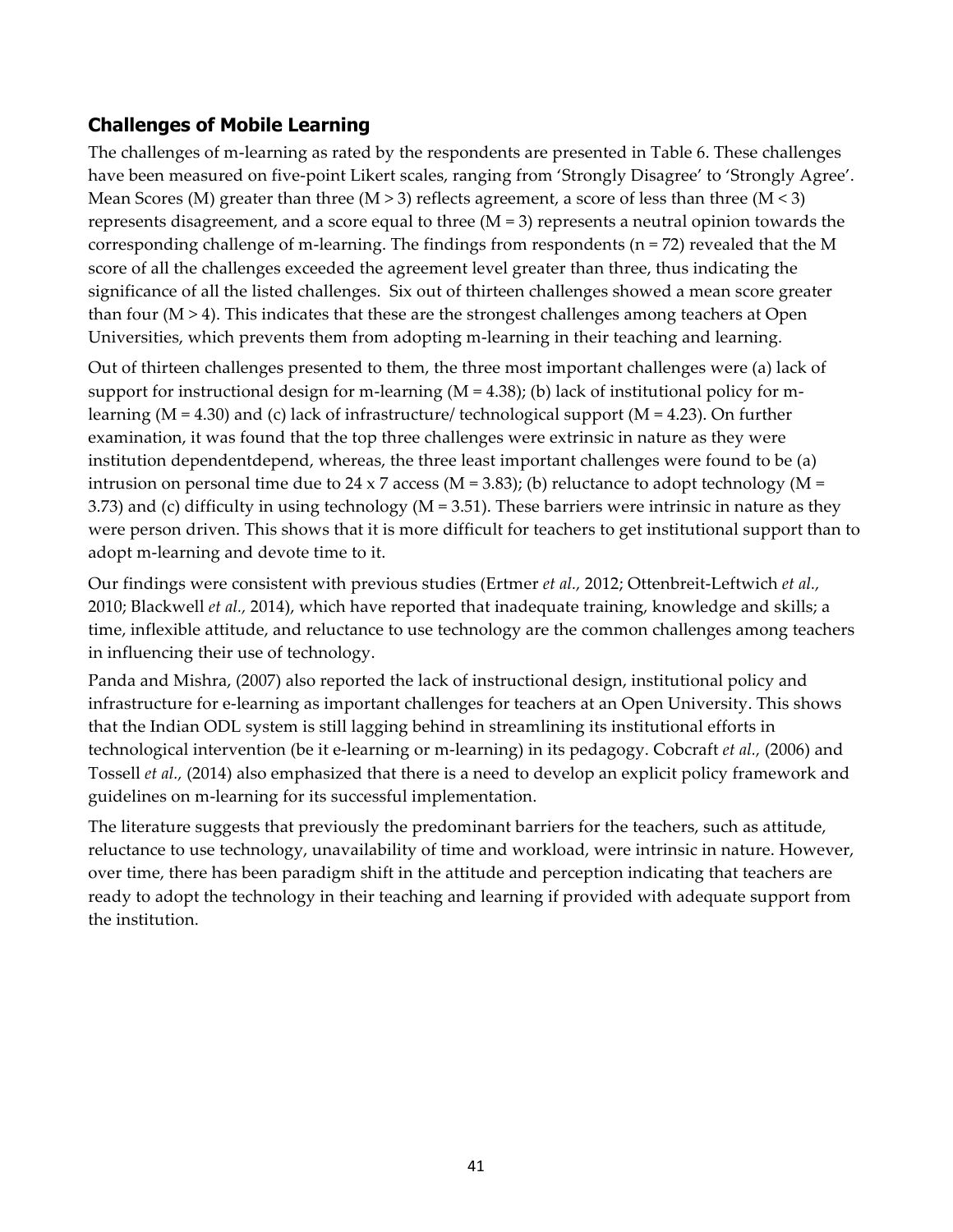#### **Table 6. Challenges of Mobile Learning**

| <b>S. No.</b> | <b>Statements</b>                                            | <b>SD</b>        | D                         | N              | A  | <b>SA</b> | M    |
|---------------|--------------------------------------------------------------|------------------|---------------------------|----------------|----|-----------|------|
| 1.            | Lack of support for instructional design for mobile learning | 0                | 0                         | 4              | 38 | 30        | 4.38 |
| 2.            | Lack of institutional policy for mobile learning             | 0                | $\overline{2}$            | 8              | 30 | 32        | 4.30 |
| 3.            | Lack of infrastructure/ technological support                | 1                | 3                         | 4              | 36 | 28        | 4.23 |
| 4.            | Concerns about effectiveness of course delivery              | 0                | $\overline{2}$            | 8              | 37 | 25        | 4.18 |
| 5.            | Cost of internet usages through mobile                       | $\mathbf{1}$     | 8                         | 4              | 25 | 34        | 4.15 |
| 6.            | Lack of awareness about mobile learning                      | $\pmb{0}$        | $\ensuremath{\mathsf{3}}$ | 10             | 34 | 25        | 4.13 |
| 7.            | Affordability of mobile phones to the learners               | 3                | $\boldsymbol{9}$          | 5              | 28 | 27        | 3.93 |
| 8.            | Concern about faculty workload                               | 1                | $\boldsymbol{9}$          | 12             | 25 | 25        | 3.91 |
| 9.            | Lack of required training                                    | $\mathbf{1}$     | $\overline{7}$            | $\overline{7}$ | 40 | 17        | 3.90 |
| 10.           | Lack of incentives to use mobile learning                    | $\overline{2}$   | 5                         | 14             | 30 | 21        | 3.88 |
| 11.           | Intrusion on personal time due to 24/7 access                | $\boldsymbol{2}$ | $\boldsymbol{9}$          | 12             | 26 | 23        | 3.83 |
| 12.           | Reluctance to adopt technology                               | $\overline{2}$   | 11                        | 9              | 33 | 17        | 3.73 |
| 13.           | Difficult to use technology                                  | $\pmb{0}$        | 13                        | 20             | 28 | 11        | 3.51 |
| 14.           | Other challenges                                             | $\pmb{0}$        | $\mathbf{1}$              | $\overline{2}$ | 4  | 5         | 4.08 |

*SD: Strongly Disagree; D: Disagree; N: neutral; A: Agree; SA: Strongly Agree*

Besides the challenges presented above, respondents also identified additional barriers to m-learning. These challenges were found to be (a) the small screen size of the mobile device, (b) the concern about the operating system and language compatibility of mobile devices (c) concern about safety and misuse and (d) the sustainability of the mobile technology.

### **Gender Differences**

The mean values of male and female respondents for each challenge were analyzed to identify if there was any significant difference in their perception for that challenge. Figure 1 shows the mean values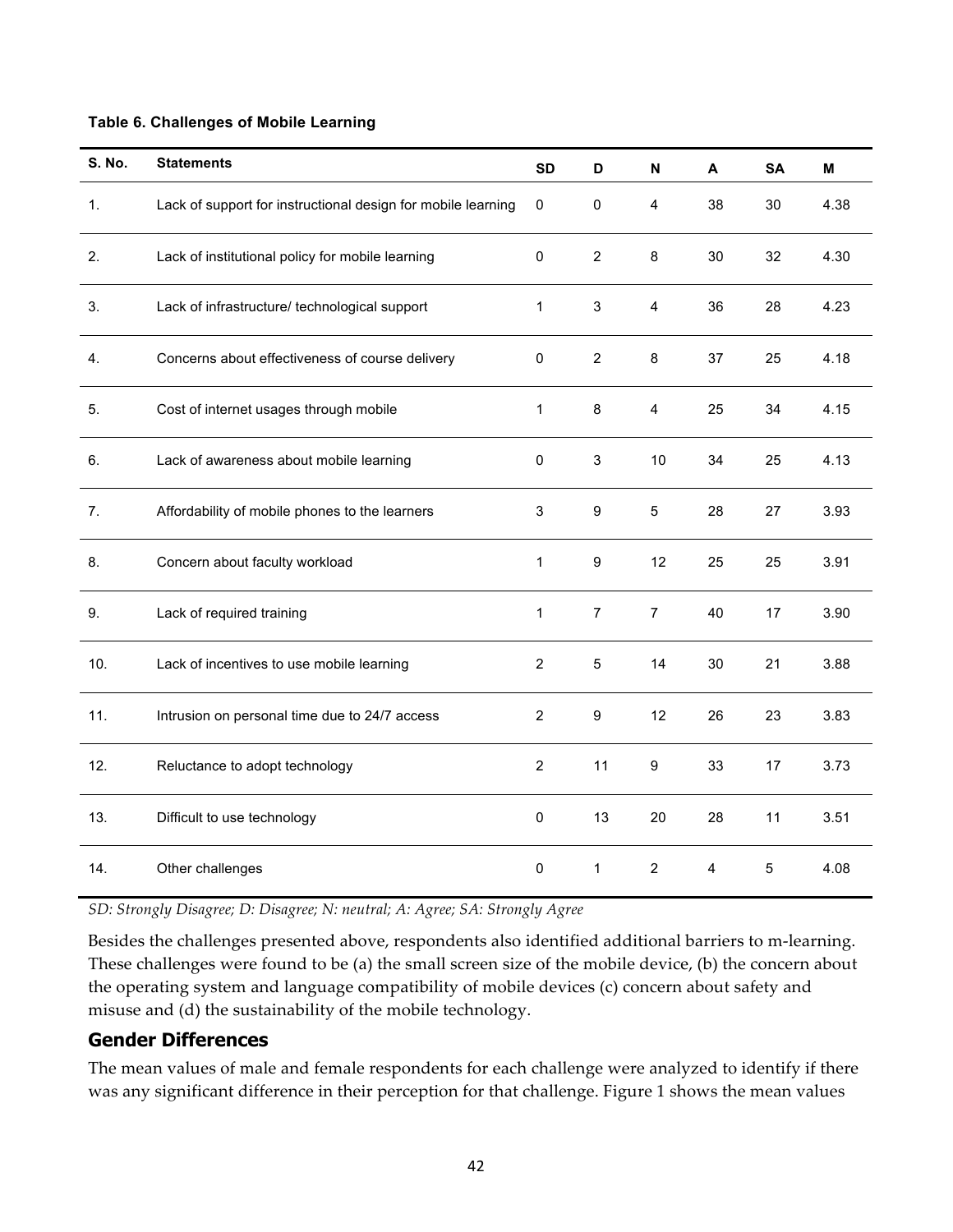of male and female respondents and their respective Z scores. The values of all the Z scores indicate that there is no significant difference in the mean score of the two groups at a 0.05 level of significance. Therefore, we may conclude that the challenges of m-learning are the same, irrespective of the gender they belong to.



**Figure 1: Z-test analysis of Mean Values of Challenges on the basis of Gender**

However, there is little difference (also statistically insignificant) in the opinions about faculty workload between males and females. Female respondents were found to be more concerned (M = 4.14) about the faculty workload as compared to their male counterparts ( $M = 3.64$ ).

# **Conclusion**

Open Universities of India need to effectively implement m-learning in their teaching-learning process to sustain themselves in the globally competitive community and to retain their learners. Mobile learning will become pedagogically more structured and ubiquitous in the future (Ally and Prieto-Blázquez, 2014). However, the ODL system in India is still in the early stages of m-learning and still has a long way to go. This study identifies the institutional driven (extrinsic) and personallydriven (intrinsic) challenges for the teachers to adopt m-learning and reveals that these challenges are gender independent. As per the findings the most important challenges were institutionally driven, also supported by Sharples, 2013. Therefore, the impetus to implement m-learning should come from the institution, followed by the teachers.

It is critical that institutions identify, analyze and respond to the challenges of m-learning faced by teachers. Institutions need to provide adequate institutional support in terms of policy, infrastructure and instructional design for m-learning.

Ally and Tsinakos (2014) have indicated that "it is important that standards for mobile learning be set, so that high-quality mobile learning materials are developed and learning materials can be shared among educational organisations".

The institutional policy has to encourage the adoption of m-learning by creating a supportive environment for all. The policy should provide the framework for instructional design and the development of pedagogically appropriate content for m-learning and its delivery. An effective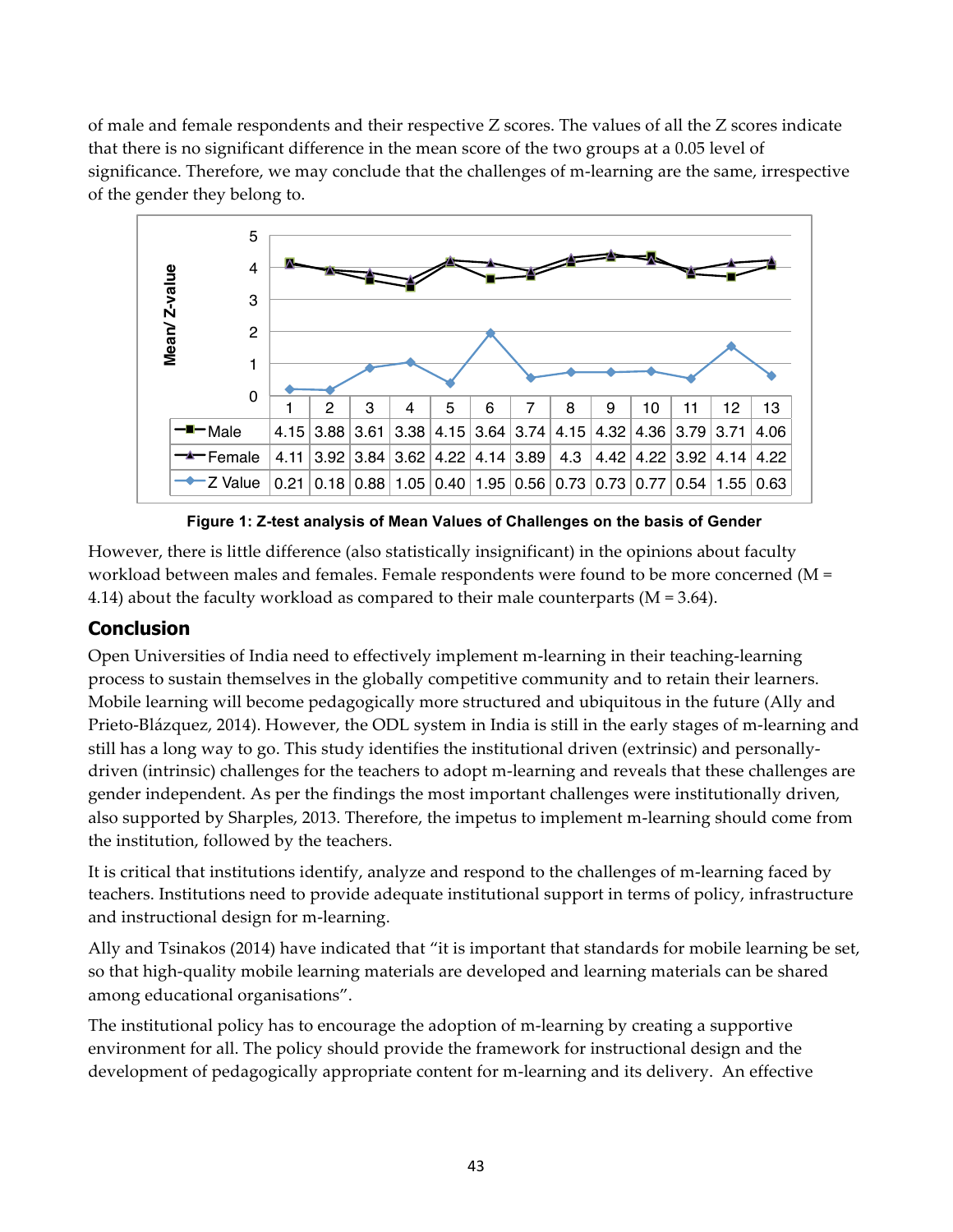policy on m-learning will not only help to mitigate the extrinsic barriers but may also prove beneficial to address intrinsic challenges.

Institutions also need to address other challenges identified in this study, such as inadequate infrastructure/technological support, the need for training and the lack of incentives to use mlearning.

Future research should endeavour to identify the ways to remove/ mitigate these challenges. Elearning is already implemented by the institutions with well-established policies. Since m-learning is an offshoot of e-learning (Motiwalla, 2007 and Wang *et al.,* 2009), there is a need to research if the existing e-learning policies can be adopted as such or if they need to be looked at again as per the requirement of m-learning. Also, due to rapid change in the technology, new challenges will appear which need to be tracked and dealt with.

## **References**

- Abas, Z. W., Chng, L. P., & Mansor, N. (2009). A Study on Learner Readiness for Mobile Learning at Open University Malaysia. In *Proceedings of IADIS International Conference Mobile Learning* (pp. 151– 157).
- Ally, M., & Prieto-Blázquez, J. (2014). What is the Future of Mobile Learning in Education? *RUSC. Universities and Knowledge Society Journal*, *11*(1), 142-151.
- Ally, M., & Tsinakos, A. (Eds.). (2014). *Increasing access through mobile learning*. Vancouver, BC: Commonwealth of Learning
- Awadhiya, A. K., Miglani, A., & Gowthaman, K. (2014). ICT Usage by Distance Learners in India. *Turkish Online Journal of Distance Education*, *15*(3), 242-253.
- Bhat, S. A., & Al Saleh, S. (2015). Mobile Learning: A Systematic Review. *International Journal of Computer Applications*, *114*(11), 1-5, Retrieved from http://research.ijcaonline.org/volume114/number11/pxc3901406.pdf
- Blackwell, C. K., Lauricella, A. R., & Wartella, E. (2014). Factors Influencing Digital Technology Use in Early Childhood Education. *Computers & Education*, *77*, 82-90.
- Bozkurt, A., Akgun-Ozbek, E., Yilmazel, S., Erdogdu, E., Ucar, H., Guler, E., & Aydin, C. H. (2015). Trends in Distance Education Research: A Content Analysis of Journals 2009-2013. *The International Review of Research in Open and Distributed Learning*, *16*(1), 330-363.
- Brown., K., Campbell, S. W., & Ling, R. (2011). Mobile Phones Bridging the Digital Divide for Teens in the US. *Future Internet*, *3*(2), 144-158.
- Census of India. (2011). Census of India, New Delhi: Office of the Registrar General & Census Commissioner, Govt. of India.
- Cheon, J., Lee, S., Crooks, S. M., & Song, J. (2012). An Investigation of Mobile Learning Readiness in Higher Education Based on the Theory of Planned Behavior. *Computers & Education*, *59*(3), 1054- 1064.
- Cobcroft, R. S., Towers, S. J., Smith, J. E., & Bruns, A. (2006). Mobile Learning in Review: Opportunities and Challenges for Learners, Teachers, and Institutions. In *Proceedings Online Learning and Teaching (OLT) Conference 2006*, pp. 21-30, Queensland University of Technology, Brisbane.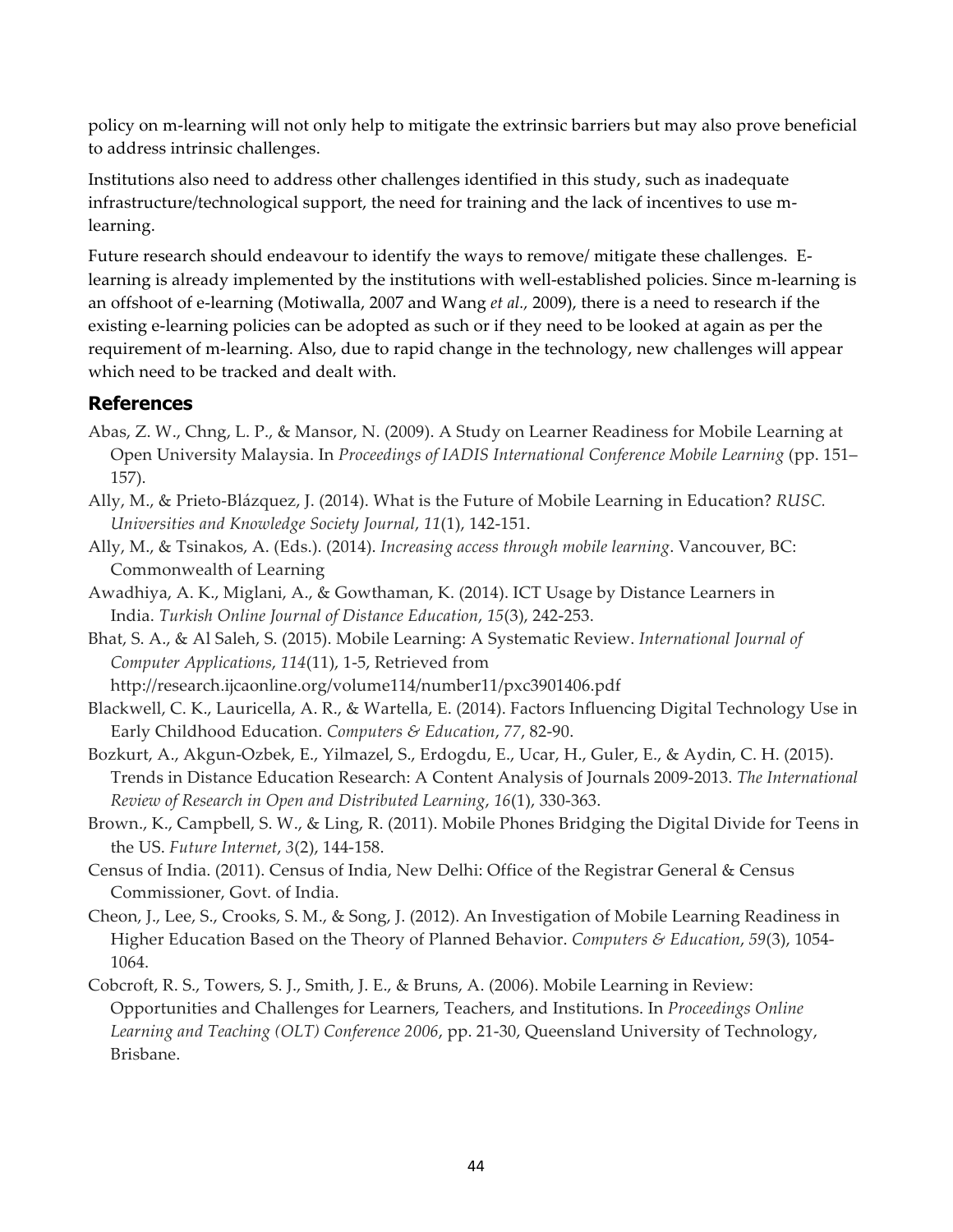- Ertmer, P. A., Ottenbreit-Leftwich, A. T., Sadik, O., Sendurur, E., & Sendurur, P. (2012). Teacher Beliefs and Technology Integration Practices: A Critical Relationship. *Computers & Education*, *59*(2), 423-435.
- Fozdar, B. I., & Kumar, L. S. (2007). Mobile Learning and Student Retention. *International Review of Research in Open and Distance Learning*, *8*(2), 1-18.
- Gikas, J., & Grant, M. M. (2013). Mobile Computing Devices in Higher Education: Student Perspectives on Learning With Cellphones, Smartphones & Social Media. *The Internet and Higher Education*, *19*, 18-26.
- Hashemi, M., Azizinezhad, M., Najafi, V., & Nesari, A. J. (2011). What is Mobile Learning? Challenges and Capabilities. *Procedia-Social and Behavioral Sciences*, *30*, 2477-2481.
- Hussin, S., Manap, M. R., Amir, Z., & Krish, P. (2012). Mobile Learning Readiness Among Malaysian Students at Higher Learning Institutes. *Asian Social Science*, *8*(12), 276.
- Kukulska-Hulme, A., Sharples, M., Milrad, M., Arnedillo-Sánchez, I., & Vavoula, G. (2009). Innovation in Mobile Learning: A European Perspective. *International Journal of Mobile and Blended Learning, 1*(1), 13-35.
- Looi, C. K., Seow, P., Zhang, B., So, H. J., Chen, W., & Wong, L. H. (2010). Leveraging Mobile Technology for Sustainable Seamless Learning: A Research Agenda. *British Journal of Educational Technology*, *41*(2), 154-169.
- MoEA. (2015). India to Overtake US in Smartphones by 2016. Retrieved from http://indiainbusiness.nic.in/newdesign/index.php?param=newsdetail/10367
- Motiwalla, L. F. (2007). Mobile Learning: A Framework and Evaluation. *Computers & Education*, *49*(3), 581-596.
- Ottenbreit-Leftwich, A. T., Glazewski, K. D., Newby, T. J., & Ertmer, P. A. (2010). Teacher Value Beliefs Associated With Using Technology: Addressing Professional and Student Needs. *Computers & Education*, *55*(3), 1321-1335.
- Panda, S., & Mishra, S. (2007). E-Learning in a Mega Open University: Faculty Attitude, Barriers and Motivators. *Educational Media International*, *44*(4), 323-338.
- Peters, K. (2007). m-Learning: Positioning Educators for a Mobile, Connected Future. *The International Review of Research in Open and Distributed Learning*, *8*(2), 1-17.
- Sharples, M. (2013). Mobile Learning: Research, Practice and Challenges. *Distance Education in China*, *3*(5), 5-11.
- Srivastava, M., & Rao, D. (2015). Restructuring of Indian Open Universities: Need of the Hour! *University News*, 53(2), 13-22.
- Tossell, C. C., Kortum, P., Shepard, C., Rahmati, A., & Zhong, L. (2014). You Can Lead a Horse to Water but You Cannot Make Him Learn: Smartphone Use in Higher Education. *British Journal of Educational Technology, 46*(4), 713-724.
- TRAI. (2015). Highlights of Telecom Subscription Data as on 28th February, 2015. Retrieved from http://www.trai.gov.in/WriteReadData/PressRealease/Document/PR-TSD-Feb-10042015.pdf
- Wang, Y. S., Wu, M. C., & Wang, H. Y. (2009). Investigating the Determinants and Age and Gender Differences in the Acceptance of Mobile Learning. *British Journal of Educational Technology*, *40*(1), 92- 118.